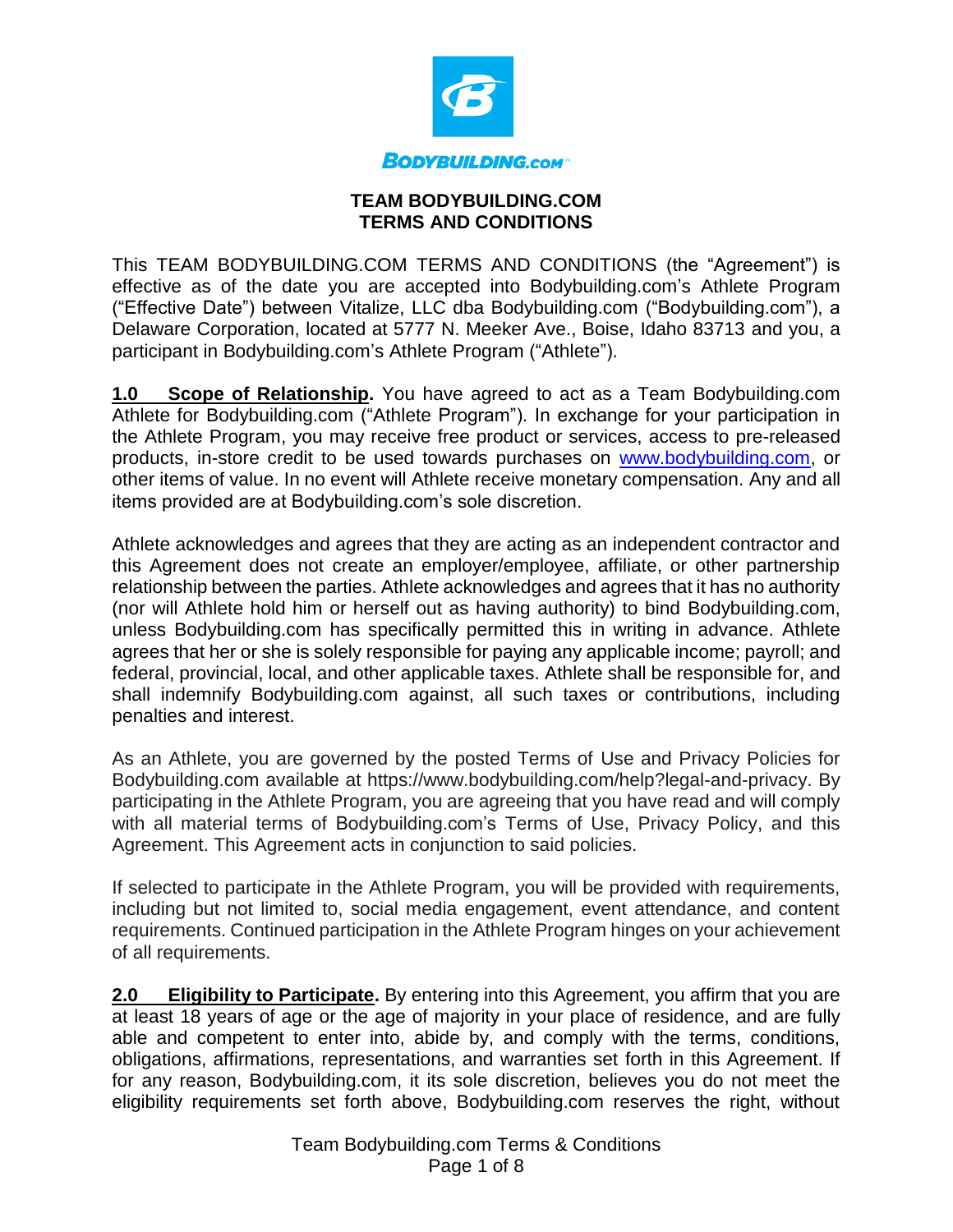provision of any notice to you, to terminate your participation in the Athlete Program and this Agreement. If you do not meet the eligibility requirements as set forth above, Bodybuilding.com has no obligations to you under this Agreement.

Athlete understands that the Athlete Program is in no way sponsored, endorsed or administered by, or associated with any social media channel.

If you are employed or work directly with a competitor of Bodybuilding.com or the Bodybuilding.com brand, you may not participate in the Athlete Program. Athlete agrees to disclose to Bodybuilding.com whether Athlete is sponsored or employed by a Bodybuilding.com competitor or third-party vendor.

**3.0 Choosing Athletes.** Bodybuilding.com will accept applications and/or attempt to contact a potential Athlete via one of their social media channels. Potential Athlete may be required to execute and return an Affidavit of Eligibility (including consenting to a background check), Liability and Publicity Release (unless prohibited) within five (5) business days of date of issuance of notification. Noncompliance with the above, with these Terms and Conditions, the inability of Bodybuilding.com to contact a potential Athlete within a reasonable time period, or notification being returned as non-deliverable, may result in such individual not being chosen as an Athlete. Athlete's status as an Athlete is not confirmed until all required information has been obtained and validated by Bodybuilding.com. Athlete is responsible for all applicable federal, state, and local taxes, if any, as well as any other costs and expenses associated with acceptance and use of items provided to Athlete by Bodybuilding.com.

**4.0 Communication Guidelines for Athletes.** At Bodybuilding.com, we love when individuals discuss, debate, recommend, and embrace our products. We learn from these conversations and others learn about our products. However, we want those individuals who participate in conversations about our products to participate in the right way. These guidelines are designed to provide guidance for our Athletes and are based on Bodybuilding.com's brand principles as well as federal and state legal requirements.

We take fair and transparent advertising and promotion very seriously. Part of your responsibilities will be to post your user content on social media that you generate to promote our Bodybuilding.com-branded products and influence your audience to participate in the branded programs you are a part of ("Content"). You recognize that you have a material connection with Bodybuilding.com when acting within the scope of each specific campaign. For purposes of this Agreement, a "material connection" is a tie to Bodybuilding.com which if known to consumers might make consumers question the credibility of Athlete or affect the weight consumers place on Athlete's Content or endorsements. All of the following create a material connection between Athlete and Bodybuilding.com:

- Entering into an agreement to blog or post;
- Providing free accommodations or travel to Athlete for a Bodybuilding.com event or experience;
- **Providing discounts, sweepstakes entries, or other incentives to Athlete;**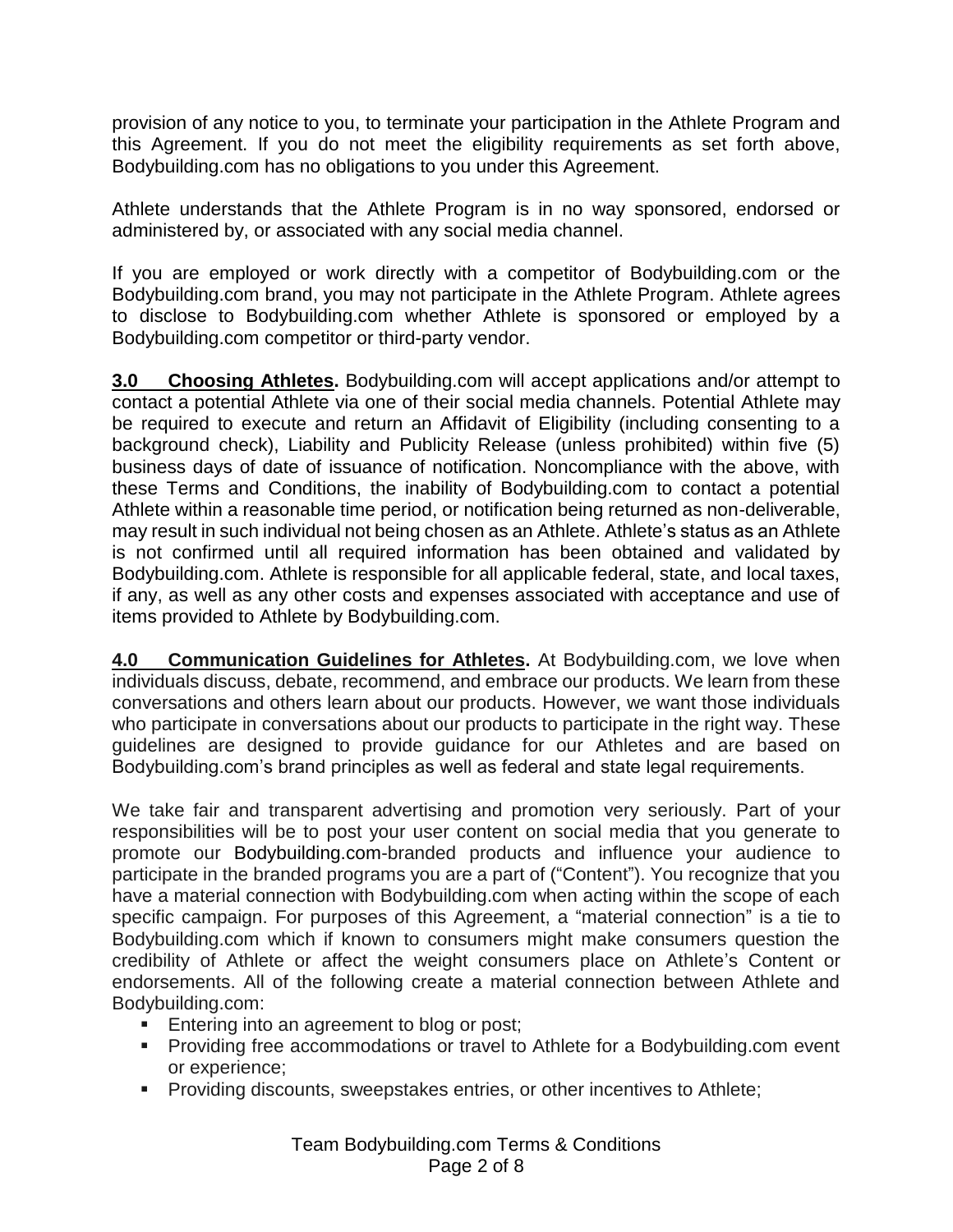- Providing Athlete with free prizes for giveaways or sweepstakes on Athlete's social media platforms;
- **Providing Athlete with free samples to review on Athlete's social media platforms;** or

▪ Providing Athlete with free access to products or services on Bodybuilding.com. This list is not exhaustive.

## Standards of Conduct

With respect to promotional statements or other claims made on social media platforms, blogs, vlogs, etc. about Bodybuilding.com and our products, services, and brands, Athlete must adhere to the following principles:

- Athlete may only make statements that: (i) reflect Athlete's honest beliefs, opinions, or experiences and (ii) are transparent about their connection to us (see sub-section "Disclosure of Material Connection" below). Any product claims made by Athlete must either: (i) be present on the product label or (ii) be present on the product page available on [www.bodybuilding.com.](http://www.bodybuilding.com/)
- **EXTER** Athletes may not: (i) make deceptive or misleading claims to consumers about our products or services, or our competitors' products or services; (ii) make any claims about our products or services, or our competitors' products or services, that are not backed by evidence; (iii) engage in communication that is defamatory or infringes upon the intellectual property, privacy, or publicity rights of others; and (iv) make offensive comments or use ethnic slurs, personal insults, obscenity, or other offensive language.

## Material Connection

When posting about Bodybuilding.com's products, services, or brand, Bodybuilding.com requires that Athletes disclose their material connection to us clearly and conspicuously. All Athletes must include "Team Bodybuilding.com Athlete" in their bio on all social media platforms, blog, vlogs, etc. Athletes must also use #teambbcom in connection with each post subject to this Agreement. Athletes should ensure the disclosure is well-placed so it can be easily noticed and should avoid burying the disclosure below the fold, in a hyperlink, or among a series of hashtags, other disclosures, or general copy. For Instagram posts, the material connection disclosure should be made before the "More" button.

Athletes must superimpose any material connection disclosure on transient images or videos, including on Snapchat and Instagram stories. The disclosure should be easy to notice and read in the time that followers have to look at the image and well-contrasted against the image. Additionally, in video posts, including podcasts, Athlete must place the disclosure both within the video itself and n the description of the video.

Bodybuilding.com will periodically monitor your Content to ensure that you are complying with the guidelines set forth herein. Further, we reserve the right to remove any Content that we deem infringing or non-compliant and also reserve the right to terminate this Agreement.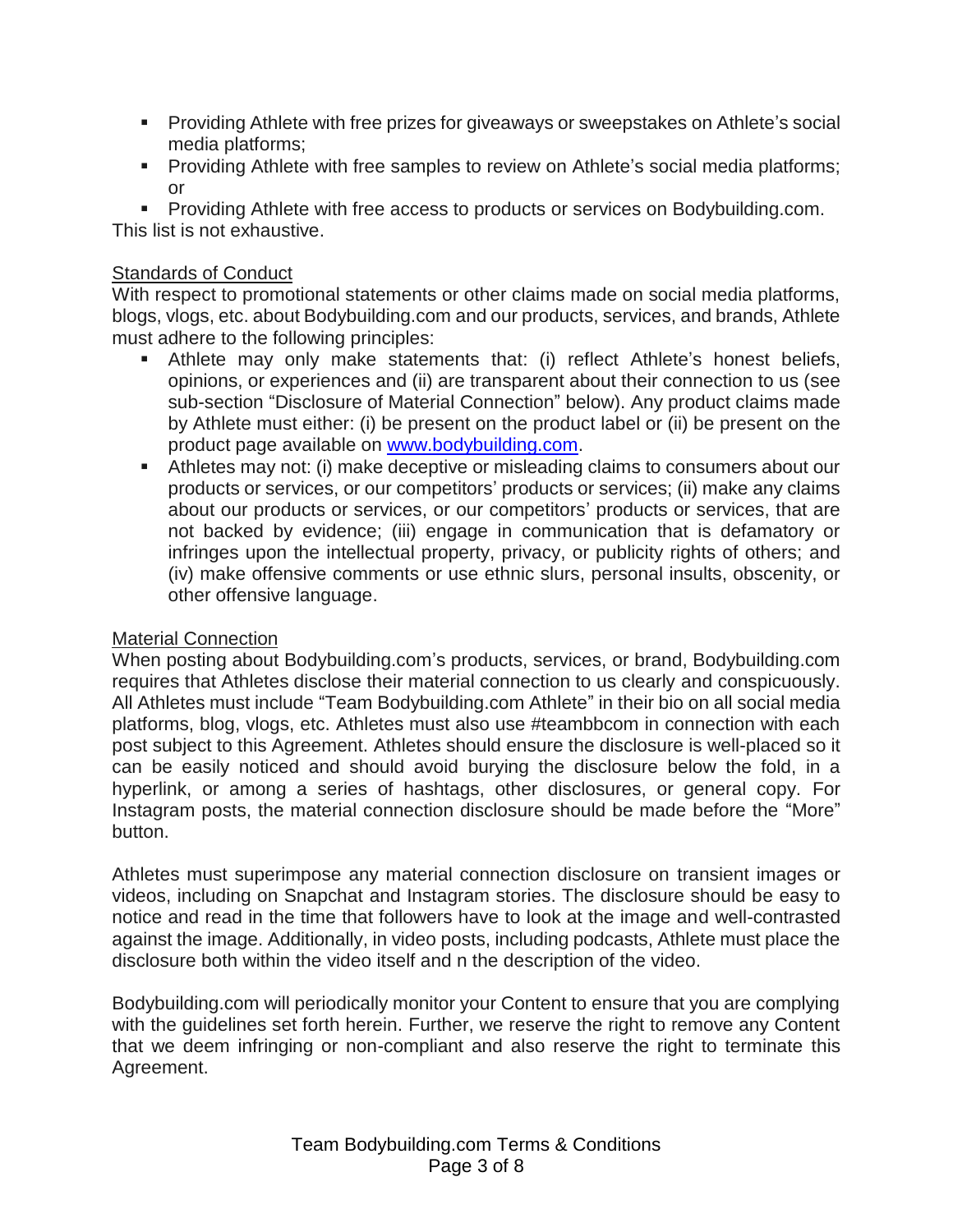## **Examples**

As stated above, Athletes are required to disclose material connections to Bodybuilding.com. Listed below is sample disclosure language. Alternative but substantively comparable language may also be used where appropriate. Although Bodybuilding.com does not require specific disclosure language, it does prohibit certain hashtags and other disclosure practices specifically found by the FTC as insufficient. The goal for a material connection disclosure is to ensure it is readily seen and understood by consumers.

Statements about the material connection should identify the nature of the connection, such as:

- For receipt of free product(s) or service(s):
	- o I received free products/services/samples from Bodybuilding.com;
	- o Bodybuilding.com sent me free products/services/samples to review;
	- o Bodybuilding.com (or other brand) gave me this product to try; or
	- o Thanks, Bodybuilding.com, for the free products/services.
- For receipt of travel and accommodations:
	- o Bodybuilding.com paid for my travel and hotel to visit its headquarters, attend the launch of its new product, etc.
- For receipt of a prize to be given away in a sweepstakes or contest:
	- $\circ$  Bodybuilding.com (or other brand) is providing the prize for this giveaway at no cost to me.
- For incentivized reviews:
	- $\circ$  I received a sweepstakes entry/discount/coupon for making this review;
	- o I received a free sample of this product to leave a review.

**5.0 Intellectual Property and Rights You Grant Us In Your Content.** Athlete agrees that all intellectual property rights created in conjunction with the Athlete Program, including, without limitation, all copyrights, trademarks, and trade dress related to any promotional or advertising materials vest in and are owned exclusively by Bodybuilding.com in perpetuity and such ownership will survive the expiration or termination of this Agreement. Athlete shall execute and deliver any documents and take any action required to confirm assignment to Bodybuilding.com of any intellectual property rights not otherwise vested in Bodybuilding.com, including any rights vested in third parties for promotional or advertising materials.

By posting or submitting content in conjunction with the Athlete Program (i.e., utilizing the #teambbcom hashtag on a post), you grant Bodybuilding.com, including its affiliates and licensees, a non-exclusive, worldwide, perpetual, irrevocable, unrestricted, royalty-free, fully paid-up, transferable license, with the right to sublicense (through multiple tiers), to access, use, copy, publicly perform, digitally perform, publicly display, or otherwise exhibit and distribute (through multiple tiers) such contributed content, and to transmit, sell, modify, create derivative works from, and/or to incorporate such contributed content into other works in any form, medium, or technology, whether now known or hereafter developed, in each case, for any purpose whatsoever, commercial or otherwise, without compensation to you or any third party. You agree to waive any moral, privacy, or publicity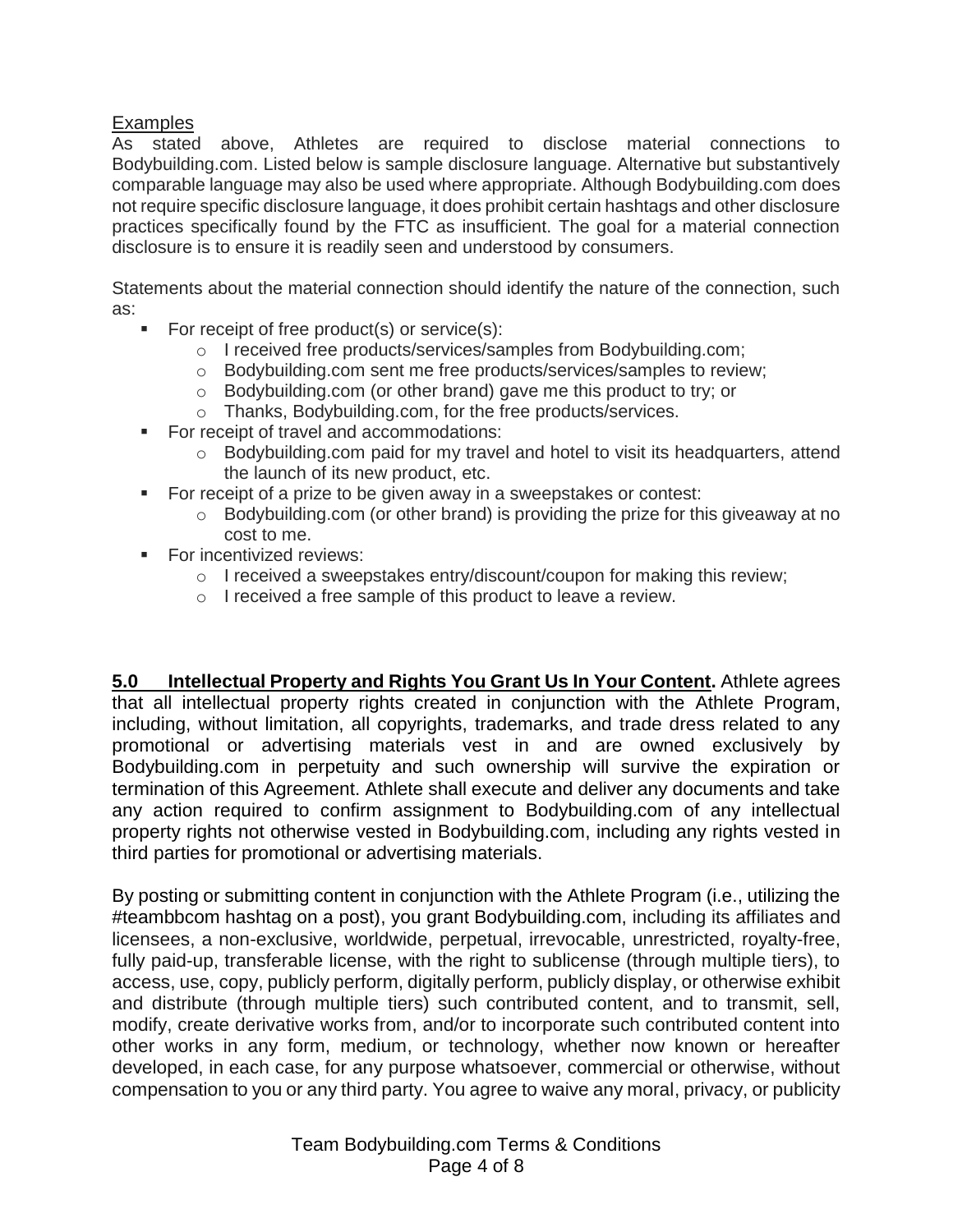rights that you may have to your contributed content.

The Content that you submit is deemed non-confidential and Bodybuilding.com has no obligation to maintain the confidentiality of any Content.

For a complete description of how Bodybuilding.com will use and protect your personal information see Bodybuilding.com's Privacy Policy. If you object to your information being transferred or used in this way, please do not use our services and do not post, publish, or submit any Content.

You represent and warrant to Bodybuilding.com that you have the full legal right, power, and authority to grant to Bodybuilding.com the rights and license provided for herein, that you own or control the complete exhibition and other rights to the Content you submitted for the purposes contemplated in this license. You represent and warrant to Bodybuilding.com that you will not contribute any Content that: (a) infringes, violates, or otherwise interferes with any intellectual property right of another party; (b) reveals any trade secret, unless you own the trade secret or have the owner's permission to reveal it; (c) infringes on the privacy or publicity rights of another; (d) is libelous, defamatory, obscene, pornographic, abusive, indecent, threatening, harassing, hateful, offensive, or otherwise violates any law or right of any third party; or (e) contains a virus, trojan horse, worm, time bomb or other computer programming routine or engine that is intended to damage, detrimentally interfere with, surreptitiously intercept, or expropriate any system, data or information.

You are solely responsible for any Content that you submit. You may be held legally liable for the Content that you submit and may be held legally liable if your submissions include, for example, defamatory comments or material protected by copyright, trademark, patent, or trade secret law or other proprietary right without permission of the author or owner.

Bodybuilding.com is not obligated to use any Content submitted by you in any manner.

**6.0 Confidential Information.** For purposes of this Agreement, "Confidential Information" means all information in any form, which is generally not known to third parties. You acknowledge and agree that during or in connection with the Athlete Program, you may learn of, be exposed to, or come into possession of certain Confidential Information. You agree that you will not, directly or indirectly, (a) use such Confidential Information except as required or requested by Bodybuilding.com, (b) disclose such Confidential Information to any other person, corporation, or entity, even after the expiration or termination of this Agreement, or (c) allow a third-party access to such Confidential Information. The obligations of this Agreement regarding non-disclosure and confidentiality shall be continuing until the Confidential Information is no longer confidential. Notwithstanding the foregoing, Confidential Information does not include information that: (w) is or become publically available through no fault of either party; (x) was previously known by Athlete; (y) is rightly received from a third party; or (z) was independently developed by Athlete.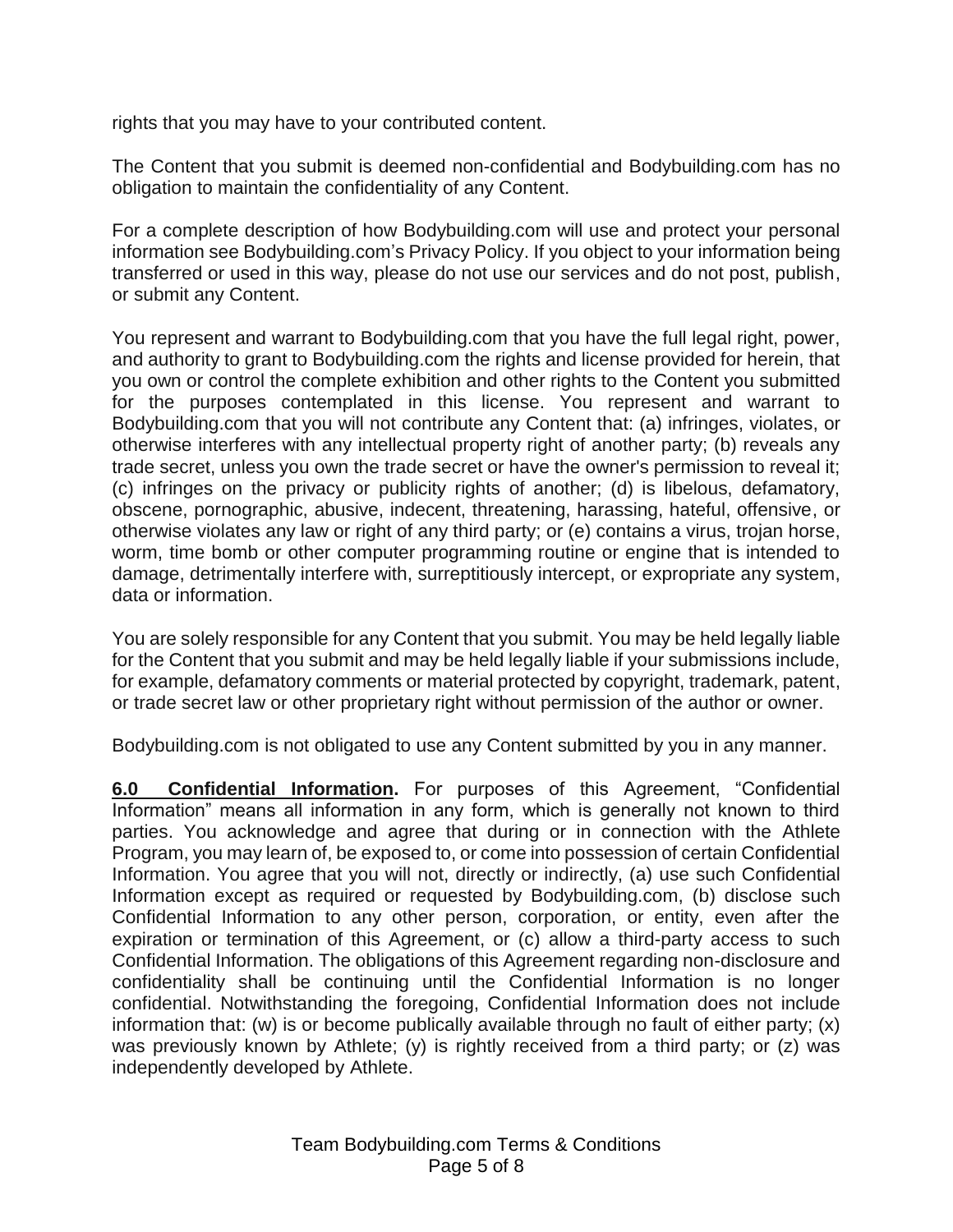Unless otherwise expressly agreed in writing by Bodybuilding.com, all Confidential Information, derivations thereof, and all documents and materials containing or embodying any Confidential Information shall be and at all times remain the sole and exclusive property of Bodybuilding.com. Upon request by Bodybuilding.com, Athlete shall forthwith deliver all such documents and materials or copies or summaries thereof to Bodybuilding.com. Athlete agrees that no license or conveyance of any rights to Confidential Information is granted or implied under this Agreement.

**7.0 Work Made for Hire/Assignment of Rights.** All insights, feedback, and ideas provided by you in conjunction with your participation in the Athlete Program shall be deemed "work made for hire" and Bodybuilding.com's sole and exclusive intellectual property. You agree that Bodybuilding.com shall be free to use, reproduce, disclose, and distribute such materials and ideas in any manner without limitation. To the extent that any or all of such materials are deemed for any reason not to be a "work made for hire," you hereby assign all of your right, title, and interest therein and thereto to Bodybuilding.com, from the time of creation, free and clear of all encumbrances or restrictions. You agree to execute at Bodybuilding.com's request, and at no further charge to Bodybuilding.com, any and all documents Bodybuilding.com may deem necessary, appropriate, or convenient in connection with the foregoing. You shall not disseminate the materials referenced in this paragraph, nor shall you use such materials for your own purposes or for the account of any other person or entity. You agree that other than any compensation provided by Bodybuilding.com in connection with the Athlete Program, you have no right to any payment or accounting from Bodybuilding.com in connection with the foregoing and that you will make no claims for compensation against Bodybuilding.com.

**8.0 Anti-Disparagement.** As an Athlete you agree not to disparage Bodybuilding.com in any statement, written or oral, to any person or organization, whether in an online or offline setting. For purposes of this provision, "disparage" shall mean making any negative statement, including, without limitation, any statement that impugns the character, honesty, integrity, morality, or business acumen or abilities of Bodybuilding.com or any of its subsidiaries and affiliates, successors and assigns, officers, directors, employees, servants, and agents. You acknowledge and agree that due to the importance Bodybuilding.com places on its brand's reputation, the promotion of which is the very purpose of the Athlete Program, this non-disparagement provision is a material term of this Agreement and survives termination of this Agreement. Bodybuilding.com reserves the right to take any legal action available to it in order to defend its brand's reputation and recover any damages that it has sustained as a result of any defamatory or disparaging statements made by you either during or after your participation in the Athlete Program.

**9.0 Termination.** Bodybuilding.com may at any time and for any reason, suspend or terminate this Agreement. You may terminate this Agreement at any time. Breach of any or all Athlete responsibilities given to you will result in immediate expulsion from the Athlete Program and termination of this Agreement.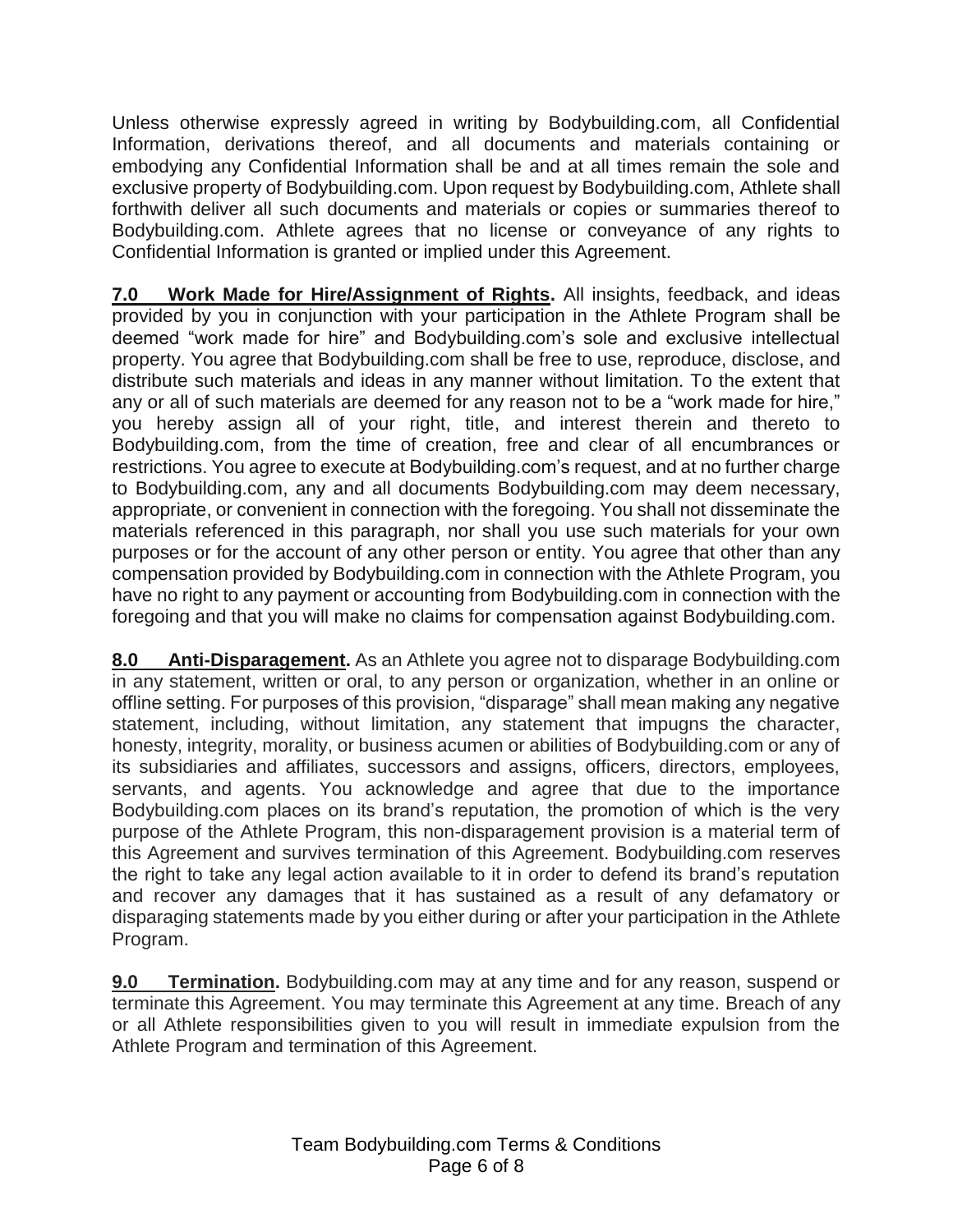Upon termination of these Terms and Conditions and your role as Athlete by Bodybuilding.com or you, the title of Athlete shall be immediately revoked and you must immediately stop using the title of Athlete or presenting yourself as being affiliated with Bodybuilding.com and its properties in any way other than as a user of Bodybuilding.com products or services, if applicable. In addition, you must remove and cease to use all trade names, trademarks, service marks, logos, domain names, and other distinctive brand features of Bodybuilding.com on your online or offline profiles and materials as soon as reasonably practicable. Sections 5.0, 6.0, 7.0, 8.0, 10.0, 11.0, and 12.0, shall survive termination of this Agreement.

**10.0 Release.** Athlete, on behalf of themselves and their heirs, successors, and assigns, hereby releases and forever discharges Bodybuilding.com and its directors, officers, employees, contractors, agents, successors, and assigns, from, and hereby waives and relinquishes, each and every past, present, and future dispute, claim, controversy, demand, right, obligation, liability, action, and cause of action of every kind and nature (including, but not limited to, personal injury, death, property damage, libel, defamation, invasion of privacy or right of publicity, infringement of copyright), that has arisen or arises directly or indirectly out of, or relates directly or indirectly to, this Agreement, the Athlete Program, any utilization of the rights granted to Bodybuilding.com in your Content, or based upon any failure or omission to make use of such rights.

**11.0 Indemnification.** Athlete agrees to indemnify, defend, and hold Bodybuilding.com, its parent, subsidiaries, affiliated companies, current and former directors, officers, employees, contractors, stockholders, agents, and representatives, ("Indemnified Parties") harmless against all claims, suits, demands, allegations, investigations, or other actions and damages, fines, costs, losses, fees, including attorneys' fees, and settlements arising therefrom ("Claim(s)") relating, directly or indirectly, to this Agreement or Athlete's participation Athlete Program, including, but not limited to: (a) the breach of this Agreement by you and (b) any claim of third party intellectual property rights infringement relating to your misuse of Content.

You shall promptly notify Bodybuilding.com in writing of any action related to this Agreement and cooperate with Bodybuilding.com at your sole expense. You shall promptly allow Bodybuilding.com to select/employ counsel and take control of the defense and investigation of such action and agree that such counsel has full authority to enter into a settlement.

**12.0 Disclaimer.** We make no express or implied warranties or representations with respect to the Athlete Program or your potential to earn income/rewards from the Athlete Program. In addition, we make no representation that the operation of our site or our social media channels will be uninterrupted or error-free, and we will not be liable for the consequences of any interruptions or down time.

The laws of the United States and the State of Idaho will govern this Agreement, without reference to rules governing choice of laws. Any action relating to this Agreement must be brought in the Federal or State courts located in Boise, Ada County, Idaho and you